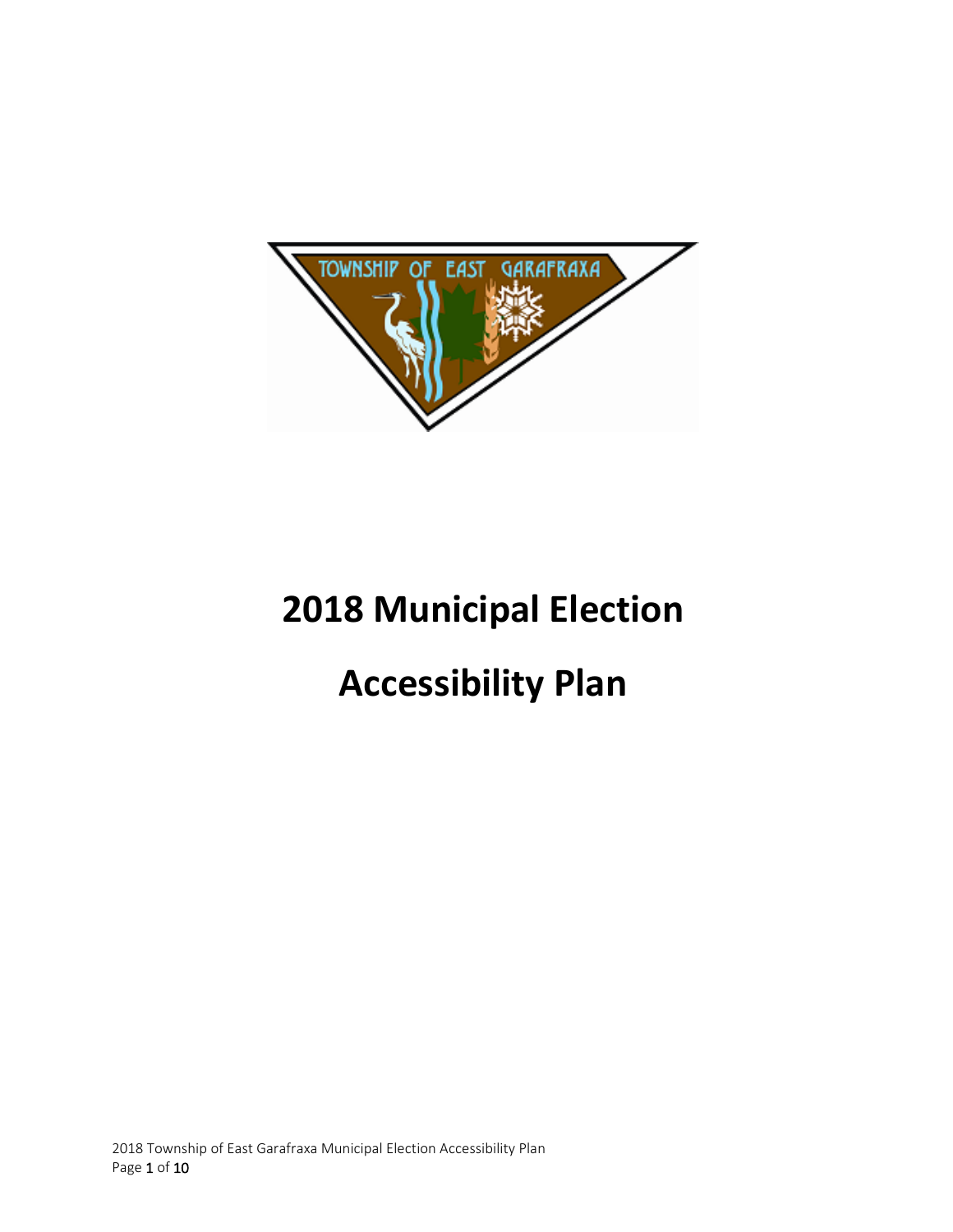# **Contents**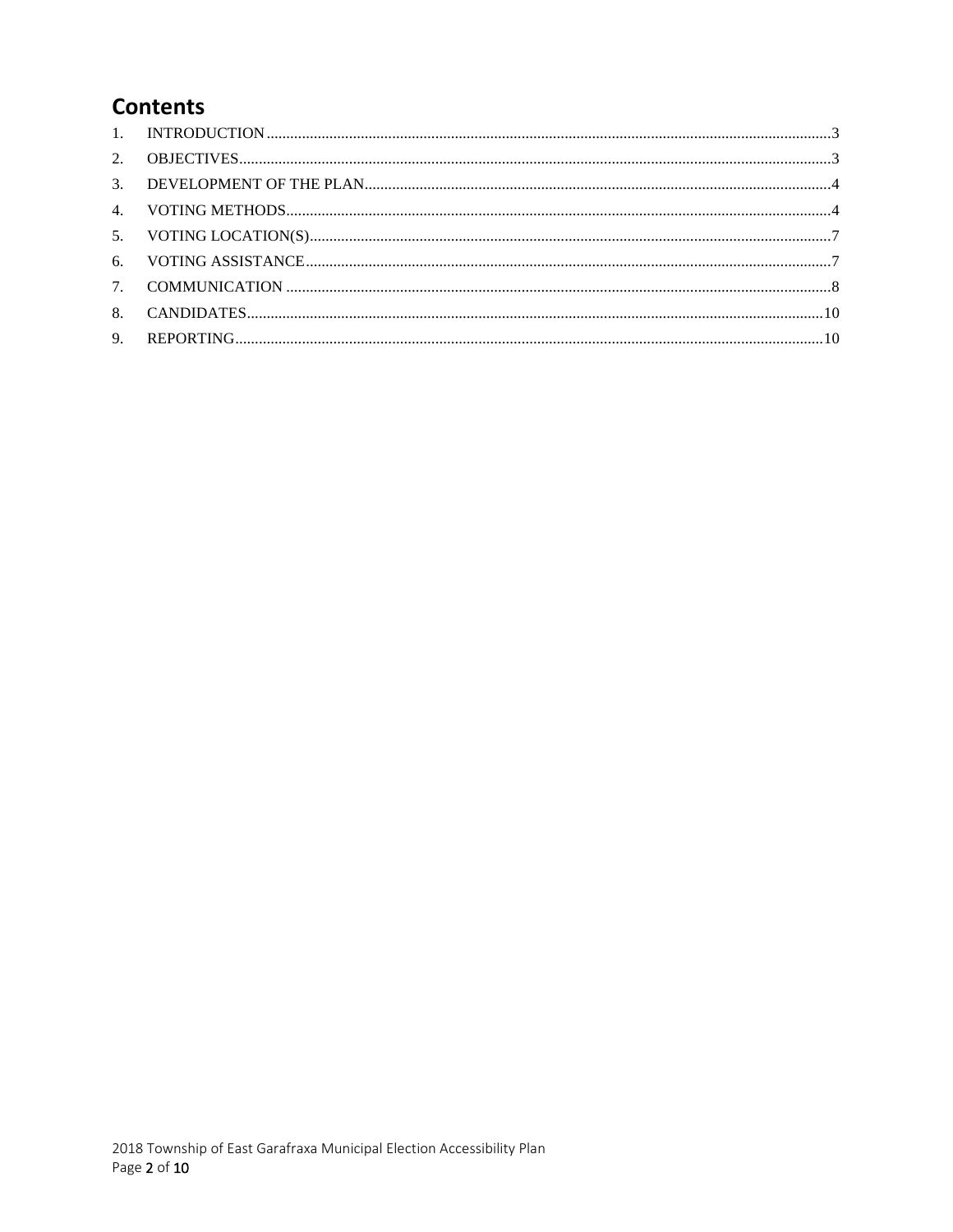# <span id="page-2-0"></span>**1. INTRODUCTION**

This plan will address the specific accessibility requirements in relation to the 2018 Municipal Election in the Township of East Garafraxa.

The Township of East Garafraxa has made great efforts in promoting a barrier free community. In an effort to ensure that the 2018 Municipal Election is consistent with the core principles of the Accessibility for Ontarians with Disabilities Act, 2005, this planning document was developed in advance of the election in order to identify measures to be taken and reported to Council following the election.

# <span id="page-2-1"></span>**2. OBJECTIVES**

This plan is intended to highlight measures that the Township of East Garafraxa will be implementing to ensure equal opportunity for all electors and candidates. These objectives include:

- That persons with disabilities are able to independently cast their vote and verify their selection.
- That persons with disabilities have full and equal access to all information on where and when to vote and on eligible candidates.
- That persons with disabilities can fully participate in the Municipal Election as an elector, candidate, or election official.
- That efforts are made to ensure that electors with disabilities are aware of the accessibility measures available via channels such as the newspaper, media launches, the Township of East Garafraxa website and social media.
- That the help centre location at  $374028$  6<sup>th</sup> Line is accessible.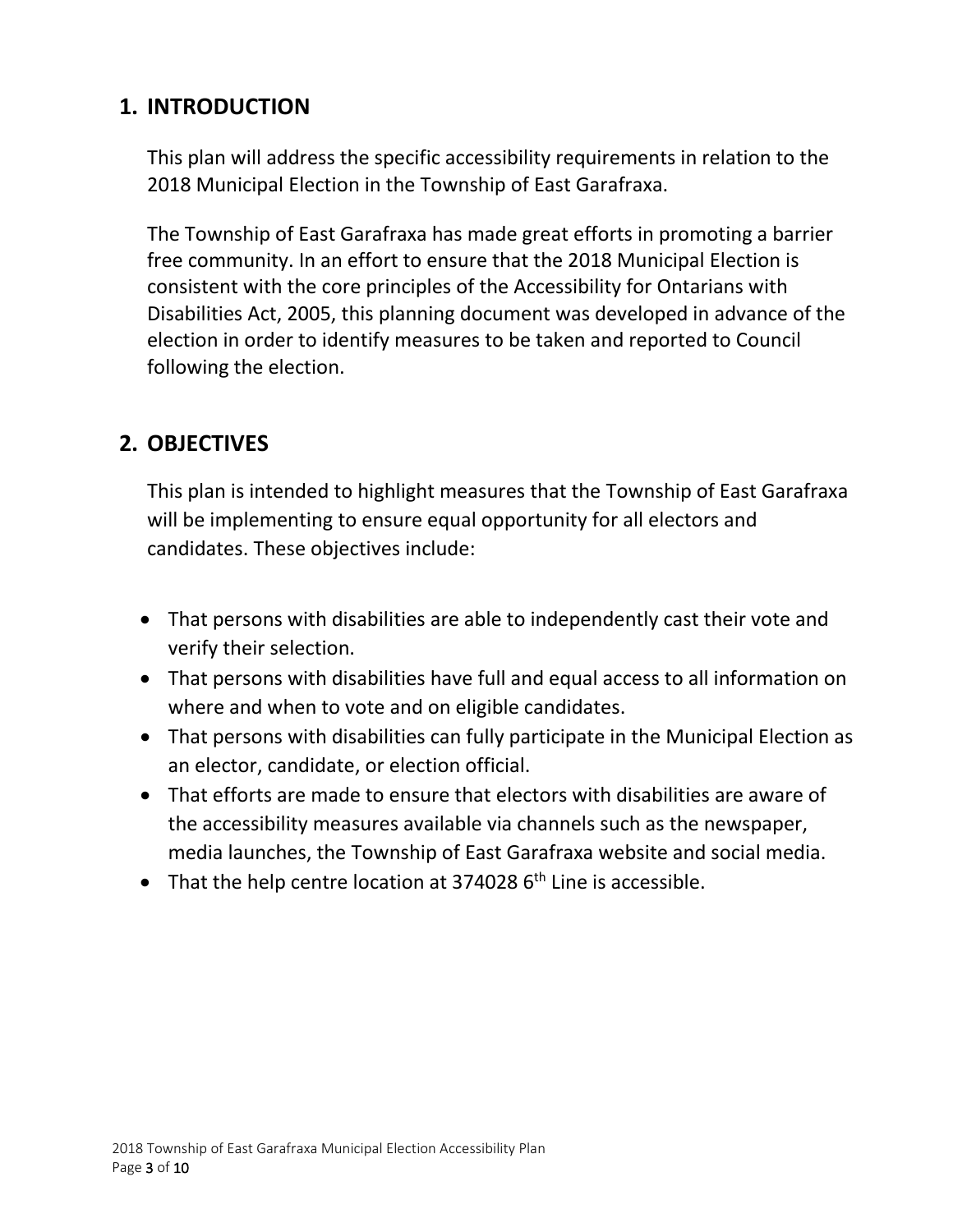## <span id="page-3-0"></span>**3. DEVELOPMENT OF THE PLAN**

This Plan is a "living" document which will be improved and updated as best practices are identified and new opportunities for improvement arise. In order to develop the plan below, several steps were taken in order to ensure that the statutory requirements were met and a feasible implementation plan was in place. During the development of the 2018 Municipal Election Accessibility Plan, the following steps shall be implemented:

- Review and analysis of documents, policies and other supporting materials from Association of Municipal Clerk and Treasurers of Ontario, neighboring municipalities, the Ministry of Municipal Affairs and Housing, technology suppliers and other various stakeholder groups.
- Establish staff training standards and practices directly related to the Election to ensure that people with disabilities are able to vote in a positive customer service environment, and ensure that all Election Officials recognize that a voter's needs shall be accommodated.

## <span id="page-3-1"></span>**4. VOTING METHODS**

The 2018 Township of East Garafraxa Municipal Election will be working with Intelivote Systems Inc. to provide eVoting services to eligible voters. This includes the convenience and independence of voting from anywhere via telephone, internet or in-person at the help centre, Administration Office, 374028  $6<sup>th</sup>$  Line, during the October 12 – 22, 2018 voting period.

Everyday tools like computers, telephones and other aids can present accessible opportunities for persons with disabilities to accomplish more, while being consistent with the principles of independence, dignity, integration and equal opportunity.

The Intelivote Voting System provides voters with the capability to vote from the comfort of their own home. Voting from home facilitates the voting process for persons with disabilities who may have mobility restrictions, visual impairment, and/or have a difficult time with transportation.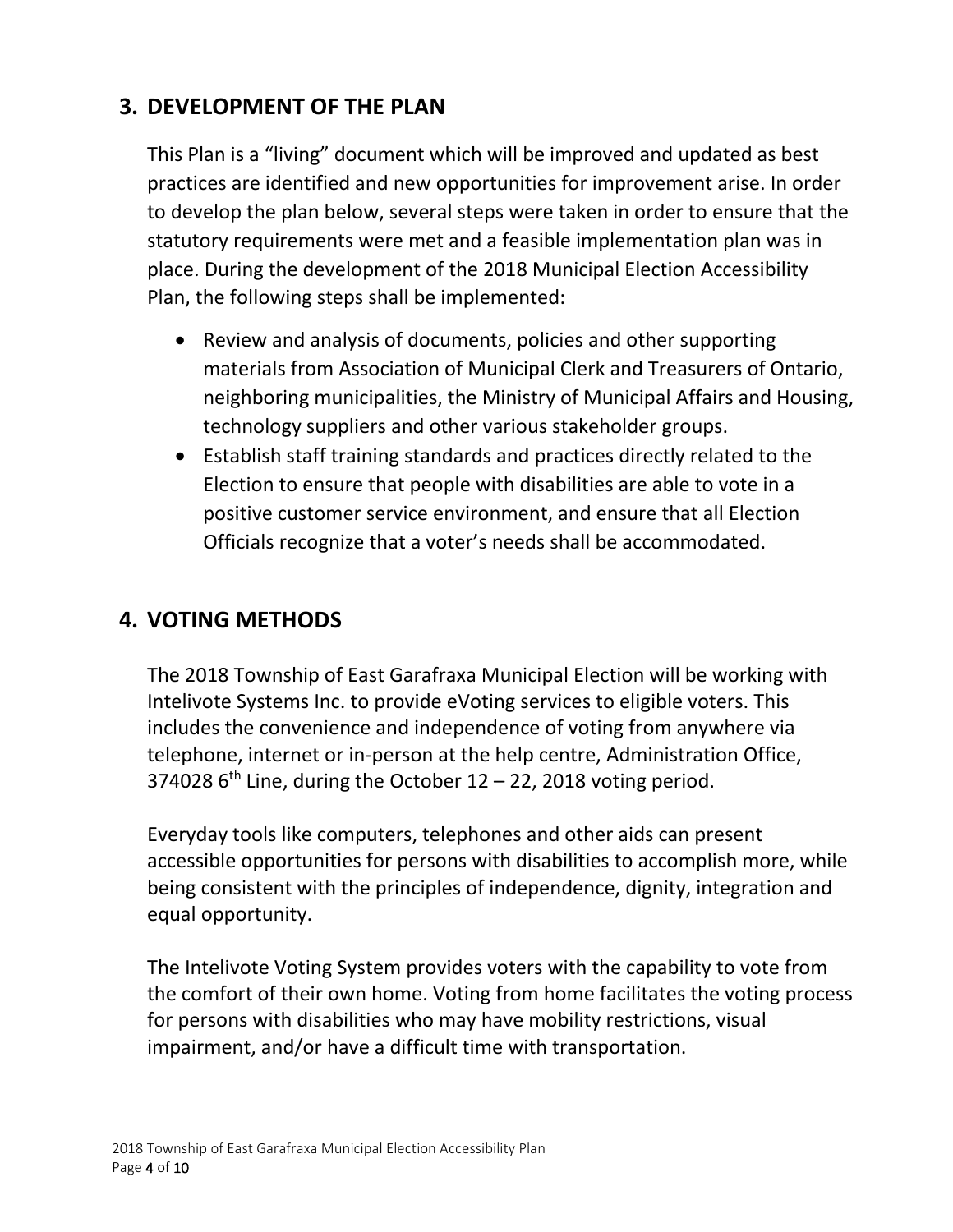Additionally, persons who have assistive devices set up in their homes can now use them to assist with casting a ballot privately and independently. By allowing persons with disabilities to vote from any location and from a selection of methods, there is an increase in the capability for the voter to vote without any assistance. This provides persons with disabilities the same independence and privacy in participating in the election as other voters. If persons with disabilities do require assistance in the voting process, trained Election Officials will be present at in-person Help Centre offered at the Administration Office 374028  $6<sup>th</sup>$  Line Amaranth, throughout the voting period.

#### **4.1 Telephone Voting**

Eligible voters may vote using a touch-tone telephone, and the toll-free telephone number, and PIN number contained in their Voter Information Letter to access an audio ballot. A date of birth will also be required. Communications barriers can make it difficult for people to receive or convey information. Barriers may be identified as low volume, use of language that is not clear or plain, and confusing or unorganized menu options.

The Intelivote telephone voting application provides the following:

- Service on all types of touch tone phones and wireless devices.
- Clear, plain language.
- Menu options that are easy to follow, advising when to select options and provision of confirmation of the voter's selections.
- Standard volume is used to allow for adjustment dependent of the telephone or device being utilized.

#### **4.2 Internet Voting**

Eligible voters may vote online, using a smart phone, tablet device, gaming device or computer and any accompanying assistive devices or software, along with their date of birth and PIN and qualifying information, to access the internet address provided in their Voter Instruction Letter.

The Intelivote System has been created to meet the Web Content Accessibility Guidelines (WCAG-2 Level AA), so that persons with disabilities can perceive, understand, navigate and interact with the online voting system. It is compliant with the guidelines of the World Wide Web Consortium website principles, which include organization, functionality and readability of information provided, as well as alternative ways of representing information, such as with audio.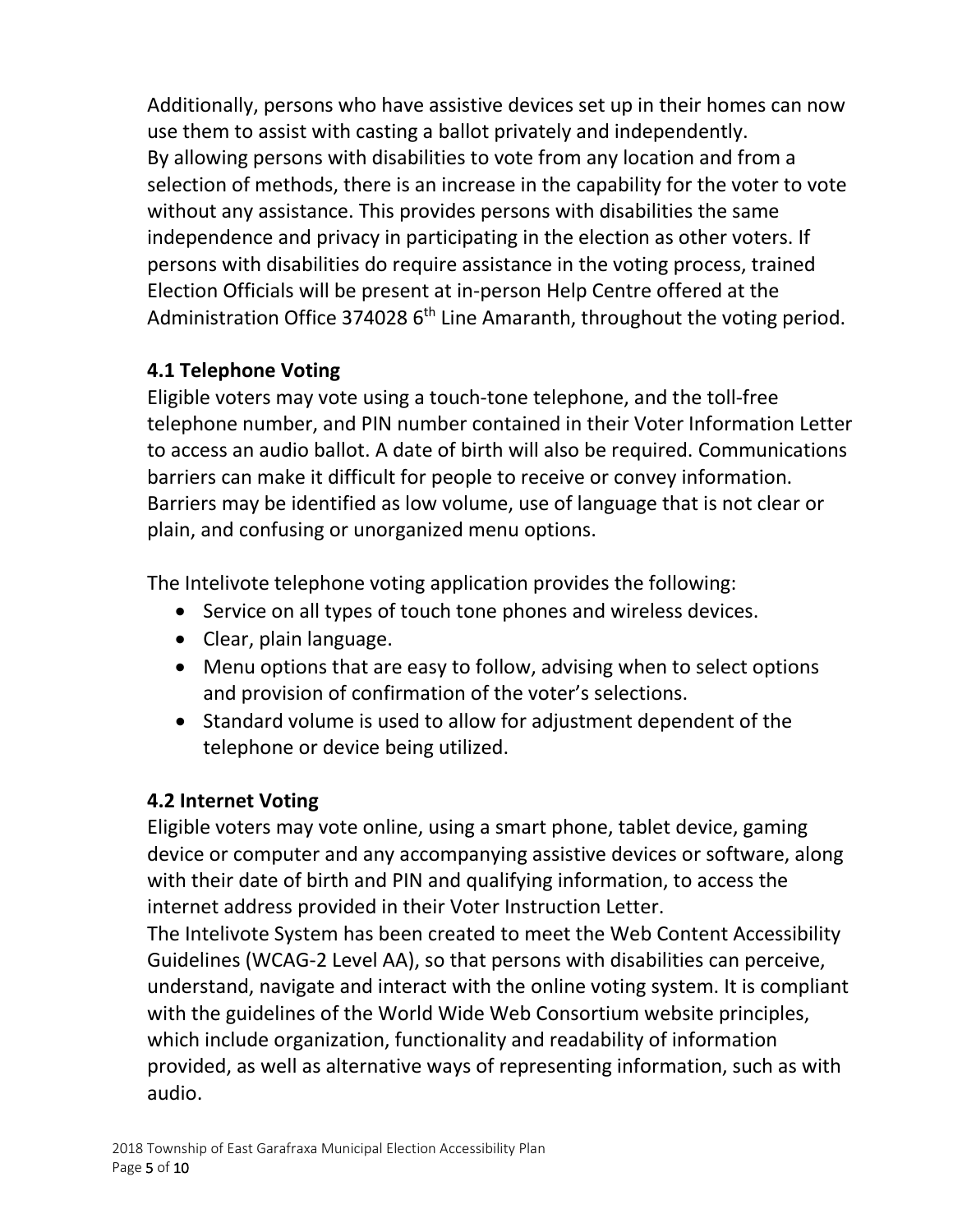#### **4.3 In-person Voting at Help Centre**

For those individuals without means to access voting via telephone or internet, or who require the assistance of a trained Election Official, several advance polling/voting days and Election Day help centre will be open to provide inperson internet voting or telephone opportunities via a laptop, touch screen monitor or telephone.

Access to the help centre interior and voting area shall be level and slipresistant. Any doormats or carpeting shall be level with the floor to prevent potential tripping hazards. The voting area shall be well lit and seating shall be available. Entrance corridors shall be clear of obstructions and tripping hazards and will allow sufficient space for use of a wheelchair or scooter.

An accessible voting area will be available at the Help Centre. These areas shall be low in height and have a wide area to allow for individuals who use a wheelchair or scooter to vote independently and secretively.

Voters may attend the Help Centre throughout the voting period. The Township of East Garafraxa will be operating the Help Centre during the Advance Voting Period:

> October 12th, 2018 - 8:30 a.m. to 4:30 p.m. October 15th, 2018 - 8:30 a.m. to 8:00 p.m. October 16th to 19th, 2018 - 8:30 a.m. to 4:30 p.m. October 22nd, 2018 (Voting Day) - 10:00 a.m. to 8:00p.m.

Township Administration, Council Chambers 374028 6<sup>th</sup> Line Amaranth Internet, Telephone voting

The following Help Centre will be open on Election Day, Monday October 22, 2018 from 10:00 a.m. to 8:00 p.m.

Township Administration, Council Chambers 374028 6<sup>th</sup> Line Amaranth Internet, Telephone voting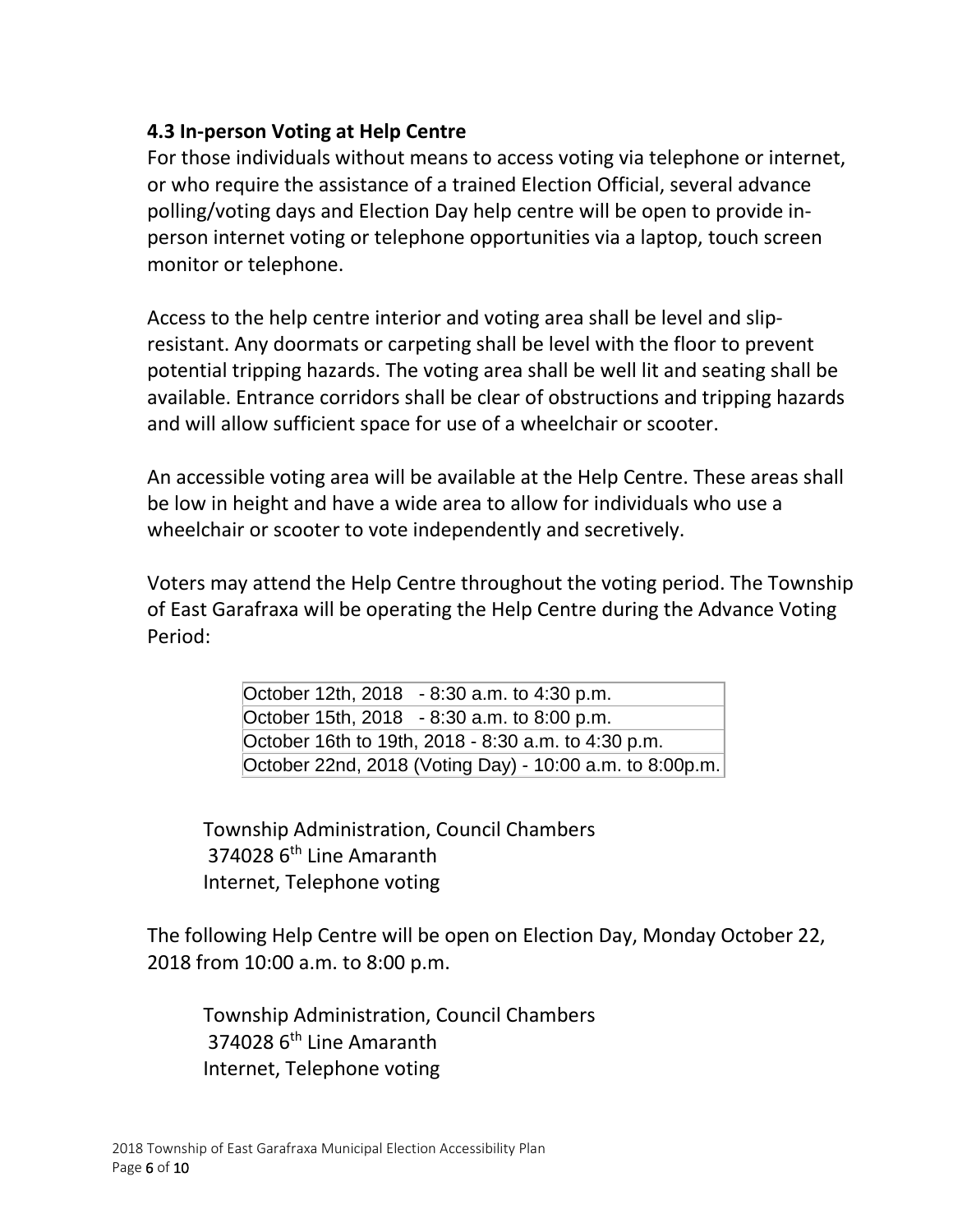# <span id="page-6-0"></span>**5. VOTING LOCATION(S)**

An accessibility assessment of each physical polling location will be conducted. The following considerations are taken into account when determining which location(s) will be used:

#### **5.1 Accessible Route**

The name and/or address of the voting location shall be clearly visible. An easily navigable route will be marked for entry into the voting location and into the voting area within the location. The voting area shall be identified with clear and understandable signage. Seating areas shall be provided throughout the voting location for individuals needing a rest.

#### **5.2 Entrance and Exit**

The route to the entrance of the voting location shall be unobstructed and accessible. The route shall be wide enough to allow for an individual using a wheelchair, scooter, other assistive device, or service animal to travel safely. Doors into the voting location and voting area shall be accessible and easy to open or shall remain propped open for the duration of the voting location hours.

#### **5.3 Parking**

Accessible parking shall be available at all voting locations. The designated parking space(s) shall be clearly marked with the international Symbol of Accessibility and will be on firm and level ground, close to the entrance of the voting location. By-law officers will monitor and enforce parking at voting locations throughout the day.

# <span id="page-6-1"></span>**6. VOTING ASSISTANCE**

#### **6.1 Support Person/Friend of the Voter**

Pursuant to the Township of East Garafraxa Accessible Customer Service Policy people with disabilities shall be permitted to be accompanied by a support person at any voting location. A designated support person and/or 'Friend of the Voter' will be administered an oath of secrecy/confidentiality by an Election Official prior to providing any such assistance.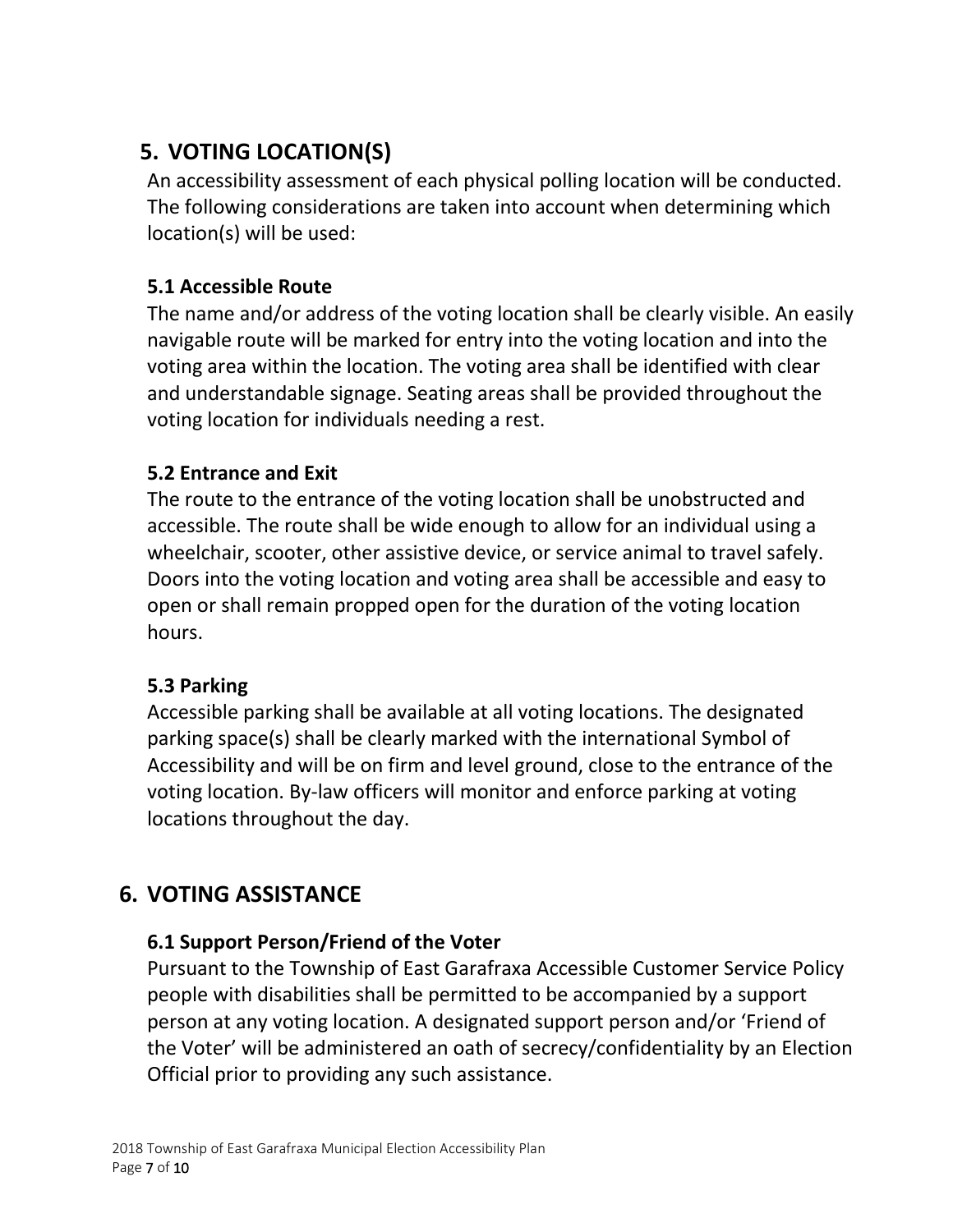#### **6.2 Service Animals**

Pursuant to the Township of East Garafraxa Accessible Customer Service individuals requiring service animals are permitted to be accompanied by a service animal at all voting locations.

#### **6.3 Election Officials**

At in-person polling/voting locations, upon request, Election Officials are available to assist any voter who requires assistance in casting their online ballot. All individuals working in the capacity of an Election Official are formally appointed as such and administered an oath of secrecy prior to voting day.

# <span id="page-7-0"></span>**7. COMMUNICATION**

The 2018 Municipal Election Accessibility Plan will be made available by way of the Township of East Garafraxa web site [www.eastgarafraxa.ca](http://www.eastgarafraxa.ca/) . Alternative formats will be made available upon request.

Information regarding the accessibility measures provided for the 2018 Municipal Election shall be included in general election advertising as well as in the 2018 Municipal Election Nomination Package.

#### **7.1 Election Materials**

The Township of East Garafraxa is required, as per the Accessible Customer Service Standard, to provide a copy of a document to a person with a disability, or the information contained in the document, in a format that takes into account the person's disability.

#### **Alternate Formats**

Alternate formats are other ways of publishing information besides regular print. Some of these formats can be used by everyone while others are designed to address the specific needs of a user.

The Township of East Garafraxa and the person with a disability may agree upon the format to be used for the document or information.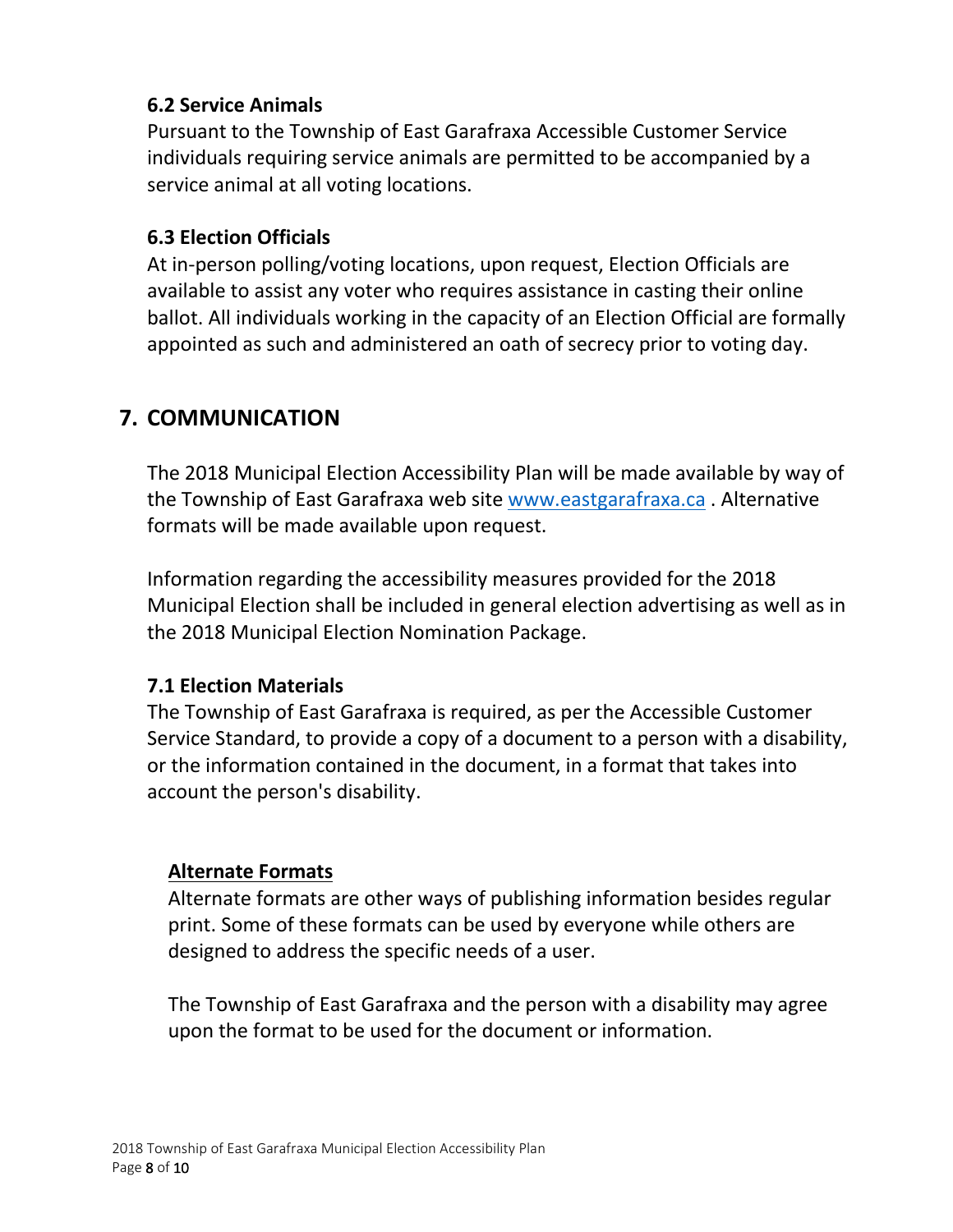In the event the information is not generated by the Township of East Garafraxa or is supplied by a third party, the Township of East Garafraxa will make every effort to obtain the information from the third party in an alternate format and/or will attempt to assist the Elector by providing assistive equipment.

#### **General Election Materials**

**Large Print** – Printed material generated by the Township of East Garafraxa will be provided in a Arial font, minimum 11 point, and can be made available in a font (print) size that is 16 to 20 points or larger.

**Website** – Information generated by the Township of East Garafraxa on the website in relation to the election will be compliant with WCAG 2.0 Level A, and allow for assistive software to be utilized. In addition, website font can be adjusted within the browser's functionality to aid the user in reading the information.

**Video** – Promotional and educational videos created for the 2018 municipal election shall incorporate audio and captioning.

#### **7.2 Service Disruptions**

From time to time and/or for unforeseen circumstances beyond the Township of East Garafraxa's control, temporary service disruptions may be experienced. In the event of a temporary accessible service disruption, Election Officials will commit to making reasonable efforts to ensure that services are reinstated as quickly as possible and that alternative services are provided where feasible. In these instances of service disruptions, the Township of East Garafraxa shall provide reasonable notice in the event of a planned or unexpected disruption in the facilities or services usually used by persons with disabilities.

Notice of these temporary disruptions shall be provided in a conspicuous place and manner at the respective location(s) and information shall also be posted on the Township of Amaranth website. This notice shall include information about the reason for the disruption, its anticipated duration, and a description of alternative facilities or services, if available.

Accessible services in relation to this plan include voting places, election materials and/or voting provisions for Electors with disabilities at the voting place.